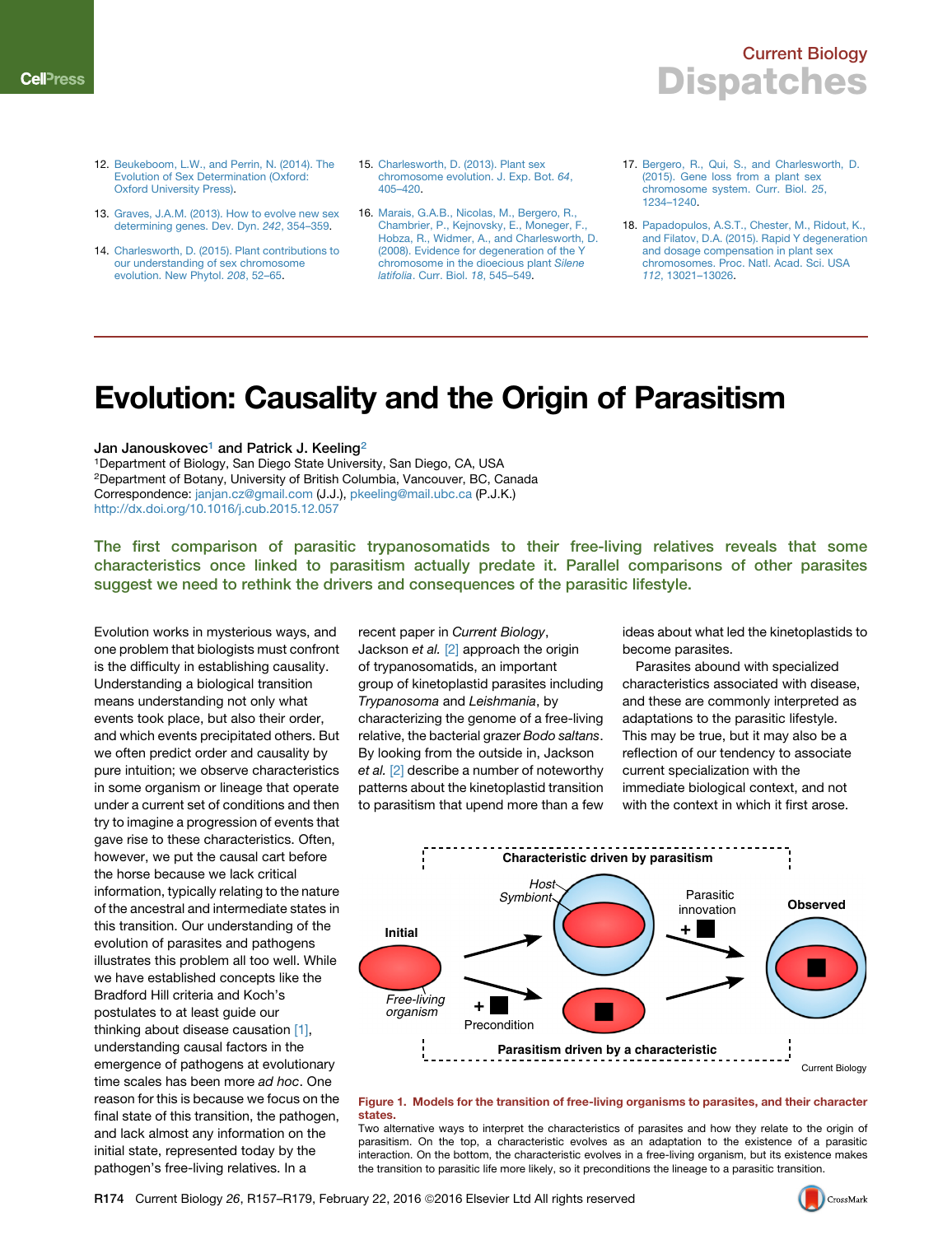|                                                                     | Pre-parasitic candidate preconditions*                                                                                                                                                                                                                                                                                                          | Ancestral parasitic candidate<br>early parasitic innovations**                                                                                                                                                                                                                   | Lineage-specific candidate late<br>parasitic innovations                                                                                                                                                                                                            |
|---------------------------------------------------------------------|-------------------------------------------------------------------------------------------------------------------------------------------------------------------------------------------------------------------------------------------------------------------------------------------------------------------------------------------------|----------------------------------------------------------------------------------------------------------------------------------------------------------------------------------------------------------------------------------------------------------------------------------|---------------------------------------------------------------------------------------------------------------------------------------------------------------------------------------------------------------------------------------------------------------------|
| Apicomplexans<br>see [5,6] for protein<br>names and acronyms        | Gains: Pseudoconoid, rhoptry and<br>microneme-like organelles;<br>schizogony-like division and ISPs;<br>resting or reproductory cysts and<br>oocyst wall proteins; many unique<br>horizontally-acquired proteins<br>(e.g., PREX, FECH, R2e2); RAP<br>transcriptional regulation pattern;<br>GAPMs; alveolin and subtilisin<br>diversification   | <b>Gains:</b> Gliding motility: MyoA,<br>myosin class XIV, alveolar fusion;<br>conoid closure; four rhoptry proteins<br><b>Losses: Biosynthesis of purines,</b><br>sterol, cofactors, aromatic amino<br>acids; glyoxalate cycle; five IFT and<br>several endomembrane components | <b>Gains:</b> Most proteins implicated in<br>interaction with the host: e.g., ROP,<br>RON, MIC, GRA families;<br>diversification of apiAP2 domains<br>Losses: Asymmetric: more in<br>blood specialists (Plasmodium,<br>Babesia) less in generalists<br>(Toxoplasma) |
| <b>Trypanosomatids</b><br>see [2] for protein<br>names and acronyms | <b>Gains: Bodonin family of</b><br>transmembrane glycoproteins;<br>polycistronic transcription<br>unit-like gene arrangement with<br>conserved strand-switch regions;<br>spliced leader trans-splicing<br><b>Losses:</b> Biosynthesis of purines;<br>glutathione redox system;<br>multiple endomembrane trafficking<br>components (e.g., SNARE) | <b>Gains:</b> Diversification of amino acid<br>and nucleoside transporters,<br>amastins, cathepsin-L, calpains<br>Losses: Catabolism: glucosidases,<br>lipases, proteases; ion channels;<br>purine biosynthesis; glutathione redox<br>system; ABC transporters                   | <b>Gains:</b> Most proteins implicated in<br>interaction with the host, e.g. cell<br>surface VSG, PSA, DGF-1, mucin,<br>trans-sialidase, and MSP families<br>Losses: Asymmetric: cathepsins-B,<br>transposons (VIPER, TATE)                                         |

<span id="page-1-0"></span>Table 1. Examples of apicomplexan and trypanosomatid characteristics reconstructed in recent studies.

Characteristics may be better understood as pre-parasitic (present in parasites and free-living relatives), ancestral parasitic (confined to parasites including their deepest lineage), and lineage-specific (confined to a subgroup of parasites). Pre-parasitic traits may also represent later exaptations that did not contribute to establishing their early dependency on the host, whereas ancestral parasitic traits may have contributed to the dependency on the host. Abbreviations: ISP, inner membrane complex (IMC) subcompartment protein; RAP, rhoptry associated protein; GAPM, glideosome-associated protein with multiple-membrane spans; IFT, Intraflagellar transport.

For example, a function we see as a 'derived' adaptation to parasitism may really have originated prior to parasitism; thus parasitism may either be irrelevant to the origin of that function, or the origin of parasitism may have even been facilitated by that function ([Figure 1](#page-0-2)). Trypanosomatids certainly do not lack for strange, stand-out characteristics [\[3,4\]](#page-2-2), and because these characteristics are seemingly 'unique' to these parasites, they are often presumed to be related to parasitism. However, this relationship must be reconsidered in light of the *Bodo* genome, which shows that many such characteristics evolved in free-living organisms, prior to the origin of parasitism [\[2\].](#page-2-1) Like trypanosomatids, *Bodo* largely lacks introns, and almost one tenth of its genes are co-linear to those in the parasites, a level unseen among other eukaryotes of comparable taxonomic distance. The explanation for these features lies in the shared presence of long polycistronic transcription units (PTUs), where many genes are transcribed unidirectionally in one go. This organization, which is very rare in eukaryotes, is itself promoted by the presence of another oddity, spliced

leader trans-splicing, which facilitates processing of the polycistronic messages into single-gene transcripts. Also like trypanosomatids, *Bodo* lacks purine biosynthesis, the glutathione redox system, and several components of endomembrane trafficking. Indeed, *Bodo* does not contain any complete metabolic pathways that are absent from its parasitic relatives, suggesting that *Bodo* acquires metabolites from its prey much like the parasites do from their hosts. Perhaps most interestingly, the *Bodo* genome encodes a large family of predicted outer-membrane glycoproteins called bodonins, which are similar in structure to trypanosomatid surface proteins involved in host evasion (for example, the *Trypanosoma cruzi* Dispersed Gene Family-1 proteins and *Leishmania* Promastigote Surface Antigens). Overall, the *Bodo* genome shows that most of the characteristics that appeared to correlate with the parasitic life of trypanosomatids — and were accordingly viewed as potential adaptations to parasitism — are in reality much older than parasitism and evolved for completely different reasons.

These advances undoubtedly clarify our thinking on causality. However, to move even further towards asking whether any general principles exist and what they might be, we also need to examine multiple origins of parasitism from a similar perspective. Interestingly, many patterns observed by Jackson *et al.* [\[2\]](#page-2-1) with regard to the origin of trypanosomatid parasitism appear to have parallels in another important lineage of parasites, the apicomplexans (which includes *Plasmodium*, *Toxoplasma*, and *Cryptosporidium)*. The closest cousins of apicomplexans are heterotrophic and photosynthetic species called the chrompodellids  $[5,6]$ . Like *Bodo*, chrompodellids collectively share a great number of characteristics with their parasitic kin. These include cellular structures like the pseudoconoid, rhoptry and microneme-like organelles, schizogony-like division, and thick-walled cysts, as well as molecular features such as gene families key to the parasites' success (such as the glideosome-associated protein with multiple-membrane spans and the oocyst wall proteins), protein domain architecture and transcriptional regulation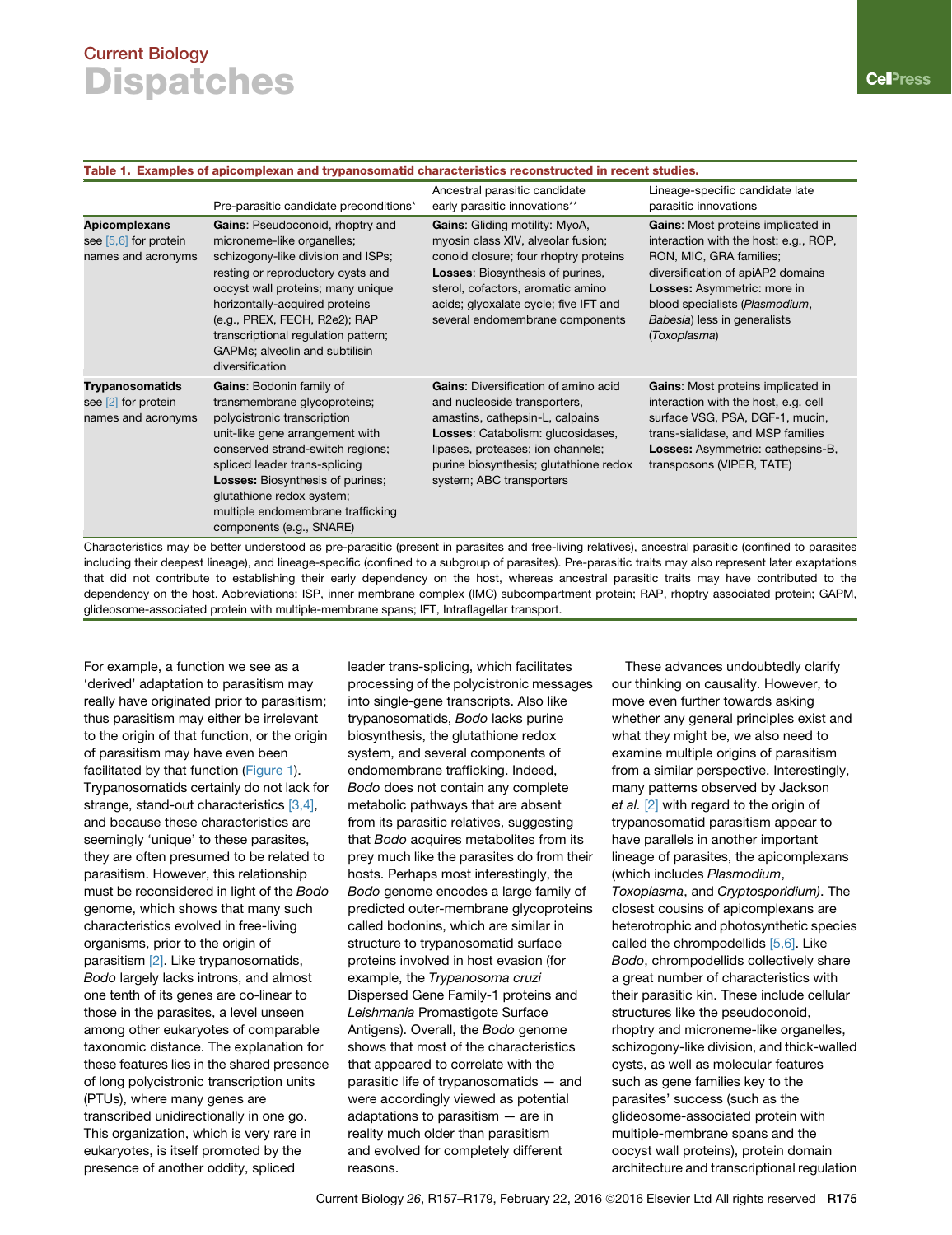[\[6,7\].](#page-2-4) Before these features were recognized in the chrompodellids, their presence in the apicomplexans was interpreted as adaptations to parasitism.

These characteristics clearly did not originate within the context of parasitism. Some were probably not directly relevant to the origin of parasitism at all, even if they have since acquired some function related to infection and are best viewed as parasite exaptations (co-optations). Others might actually have played a different kind of role in the origin of parasitism. If a pre-parasitic function broadly corresponds to the function in a parasite, then the presence of that function could have been a precondition that made a shift to parasitism more likely [\(Figure 1](#page-0-2) and [Table 1\)](#page-1-0). For example, organelles homologous to the apicomplexan infection machinery were used for feeding in the ancestors of apicomplexans and chrompodellids; so, although they evolved for feeding, their presence may have facilitated the emergence of parasitism. The presence of large gene families of surface coat proteins in both apicomplexans and kinetoplastids could similarly have had the same effect by facilitating their interactions with host immunity.

This is not to say that parasites have no distinguishing features. Examples include gliding motility, a true conoid (a variation in the open-sided feeding tube used by predators), and several rhoptry (specialized secretory organelle) proteins in apicomplexans, and diversification in amino acid transporters, nucleoside transporters, and amastins (surface glycoproteins) in trypanosomatids ([Table 1\)](#page-1-0). But what is striking is how few of these characteristics remain after even a first look at free-living relatives. This serves to focus attention on other kinds of change and other time scales that may be more significant. One example is the importance of lineage-specific innovations [\(Figure 1](#page-0-2) and [Table 1](#page-1-0)), which suggest that important aspects of parasitic life strategies were determined comparatively recently and are likely tied to host interactions. Another is the role of reduction and loss; these have not been overlooked, but they are difficult to interpret without knowing when they took place relative to the origin of parasitism. Metabolic losses are often

somehow associated with parasitism, but in trypanosomatids this reduction is now seen to have preceded parasitism (evident in the similarities with *Bodo*) whereas in apicomplexans it did not (evident in the wider range of metabolic capabilities in chrompodellids). At the level of genome organization, the disconnect between parasitism and evolution of characteristics is even more pronounced. Jackson *et al.* [\[2\]](#page-2-1) propose that the genome reduction in trypanosomatids is best viewed as a streamlining of gene families, which are compacted relative to *Bodo*, yet almost none being lost completely (most loss is associated with macromolecular degradation and membrane transport, consistent with the loss of phagotrophic feeding in the trypanosomatids). The authors suggest that this streamlining resulted from the transition to a more stable and physiologically narrower host environment, void of redundancy-maintaining selection. This is a reasonable assumption considering that similar patterns are found more broadly: in bacterial symbionts compared with free-living relatives [\[8,9\],](#page-2-5) in specialist parasites compared with related generalists (for example, piroplasmid versus coccidean apicomplexans [\[10,11\]\)](#page-3-0), and even in free-living organisms, where specialists in narrow-niche environments streamline their genomes (see [\[12–14\]](#page-3-1) for examples). Dramatic patterns of gene content reduction are not associated with the origin of parasitism per se, but rather are tied to broader characteristics of the environment. At the same time, evidence is mounting that other characteristics of a parasite's genomic architecture result from intrinsic characteristics of the genome itself (such as substitution rates and mutation biases), rather than from adopting a parasitic lifestyle [\[15,16\].](#page-3-2)

Altogether, the emerging picture is that there is no simple genomic 'smoking gun' that betrays the evolutionary transition from a free-living lifestyle to a parasitic one, much less one that explains how or why this transition took place. Instead, the origin of parasitism is being steadily integrated into a larger story where ecological transitions are balanced with evolutionary change. Part of this process is re-thinking explanations so that the horse consistently precedes the cart, and this is partly enabled by emphasizing non-adaptive processes and preconditions. Lastly, although this discussion is focused on parasitism, we should point out that this is equally applicable to any symbiosis. Theories for the origin of chloroplasts, mitochondria, and eukaryotes themselves often build on the causality of adaptations [\[17,18\]](#page-3-3) and, much like theories for the origin of parasites, this may overshadow the significance of preconditions in shaping organismal interactions.

### **REFERENCES**

- <span id="page-2-0"></span>1. [Hill, A.B. \(1965\). The environment and disease:](http://refhub.elsevier.com/S0960-9822(15)01588-2/sref1) [association or causation? Proc. R. Soc. Med.](http://refhub.elsevier.com/S0960-9822(15)01588-2/sref1) *58*[, 295–300.](http://refhub.elsevier.com/S0960-9822(15)01588-2/sref1)
- <span id="page-2-1"></span>2. [Jackson, A.P., Otto, T.D., Aslett, M.,](http://refhub.elsevier.com/S0960-9822(15)01588-2/sref2) [Armstrong, S.D., Bringaud, F., Schlacht, A.,](http://refhub.elsevier.com/S0960-9822(15)01588-2/sref2) [Hartley, C., Sanders, M., Wastling, J.M.,](http://refhub.elsevier.com/S0960-9822(15)01588-2/sref2) Dacks, J.B., *et al*[. \(2016\). Kinetoplastid](http://refhub.elsevier.com/S0960-9822(15)01588-2/sref2) [phylogenomics reveals the evolutionary](http://refhub.elsevier.com/S0960-9822(15)01588-2/sref2) [innovations associated with the origins of](http://refhub.elsevier.com/S0960-9822(15)01588-2/sref2) [parasitism. Curr. Biol.](http://refhub.elsevier.com/S0960-9822(15)01588-2/sref2) *26*, 161–172.
- <span id="page-2-2"></span>3. [Lukes, J., Leander, B.S., and Keeling, P.J.](http://refhub.elsevier.com/S0960-9822(15)01588-2/sref3) [\(2009\). Cascades of convergent evolution: the](http://refhub.elsevier.com/S0960-9822(15)01588-2/sref3) [corresponding evolutionary histories of](http://refhub.elsevier.com/S0960-9822(15)01588-2/sref3) [euglenozoans and dinoflagellates. Proc. Natl.](http://refhub.elsevier.com/S0960-9822(15)01588-2/sref3) [Acad. Sci. USA](http://refhub.elsevier.com/S0960-9822(15)01588-2/sref3) *106*, 9963–9970.
- 4. [Jackson, A.P. \(2015\). Genome evolution in](http://refhub.elsevier.com/S0960-9822(15)01588-2/sref4) [trypanosomatid parasites. Parasitology](http://refhub.elsevier.com/S0960-9822(15)01588-2/sref4) *142*, [S40–S56](http://refhub.elsevier.com/S0960-9822(15)01588-2/sref4).
- <span id="page-2-3"></span>5. [Janou](http://refhub.elsevier.com/S0960-9822(15)01588-2/sref5)škovec, J., Horák, A., Oborník, M., [Luke](http://refhub.elsevier.com/S0960-9822(15)01588-2/sref5)s[, J., and Keeling, P.J. \(2010\). A common](http://refhub.elsevier.com/S0960-9822(15)01588-2/sref5) [red algal origin of the apicomplexan,](http://refhub.elsevier.com/S0960-9822(15)01588-2/sref5) [dinoflagellate, and heterokont plastids. Proc.](http://refhub.elsevier.com/S0960-9822(15)01588-2/sref5) [Natl. Acad. Sci. USA](http://refhub.elsevier.com/S0960-9822(15)01588-2/sref5) *107*, 10949–10954.
- <span id="page-2-4"></span>6. [Janou](http://refhub.elsevier.com/S0960-9822(15)01588-2/sref6)s[kovec, J., Tikhonenkov, D.V., Burki, F.,](http://refhub.elsevier.com/S0960-9822(15)01588-2/sref6) Howe, A.T., Kolísko, [M., Mylnikov, A.P., and](http://refhub.elsevier.com/S0960-9822(15)01588-2/sref6) [Keeling, P.J. \(2015\). Factors mediating plastid](http://refhub.elsevier.com/S0960-9822(15)01588-2/sref6) [dependency and the origins of parasitism in](http://refhub.elsevier.com/S0960-9822(15)01588-2/sref6) [apicomplexans and their close relatives. Proc.](http://refhub.elsevier.com/S0960-9822(15)01588-2/sref6) [Natl. Acad. Sci. USA](http://refhub.elsevier.com/S0960-9822(15)01588-2/sref6) *112*, 10200–10207.
- 7. [Woo, Y.H., Ansari, H., Otto, T.D., Klinger, C.M.,](http://refhub.elsevier.com/S0960-9822(15)01588-2/sref7) Kolisko, M., Michá[lek, J., Saxena, A.,](http://refhub.elsevier.com/S0960-9822(15)01588-2/sref7) [Shanmugam, D., Tayyrov, A., Veluchamy, A.,](http://refhub.elsevier.com/S0960-9822(15)01588-2/sref7) *et al*[. \(2015\). Chromerid genomes reveal the](http://refhub.elsevier.com/S0960-9822(15)01588-2/sref7) [evolutionary path from photosynthetic algae to](http://refhub.elsevier.com/S0960-9822(15)01588-2/sref7) [obligate intracellular parasites. eLife](http://refhub.elsevier.com/S0960-9822(15)01588-2/sref7) *4*, [e06974](http://refhub.elsevier.com/S0960-9822(15)01588-2/sref7).
- <span id="page-2-5"></span>8. [Himmelreich, R., Hilbert, H., Plagens, H., Pirkl,](http://refhub.elsevier.com/S0960-9822(15)01588-2/sref8) [E., Li, B.-C., and Herrmann, R. \(1996\).](http://refhub.elsevier.com/S0960-9822(15)01588-2/sref8) [Complete sequence analysis of the genome of](http://refhub.elsevier.com/S0960-9822(15)01588-2/sref8) the bacterium *[Mycoplasma pneumoniae](http://refhub.elsevier.com/S0960-9822(15)01588-2/sref8)*. [Nucleic Acids Res.](http://refhub.elsevier.com/S0960-9822(15)01588-2/sref8) *24*, 4420–4449.
- 9. [Andersson, S.G., Zomorodipour, A.,](http://refhub.elsevier.com/S0960-9822(15)01588-2/sref9) Andersson, J.O., Sicheritz-Pontén, T., Alsmark, U.C., Podowski, R.M., Näslund, A.K., [Eriksson, A.S., Winkler, H.H., and Kurland,](http://refhub.elsevier.com/S0960-9822(15)01588-2/sref9) [C.G. \(1998\). The genome sequence of](http://refhub.elsevier.com/S0960-9822(15)01588-2/sref9) *[Rickettsia prowazekii](http://refhub.elsevier.com/S0960-9822(15)01588-2/sref9)* and the origin of [mitochondria. Nature](http://refhub.elsevier.com/S0960-9822(15)01588-2/sref9) *396*, 133–140.